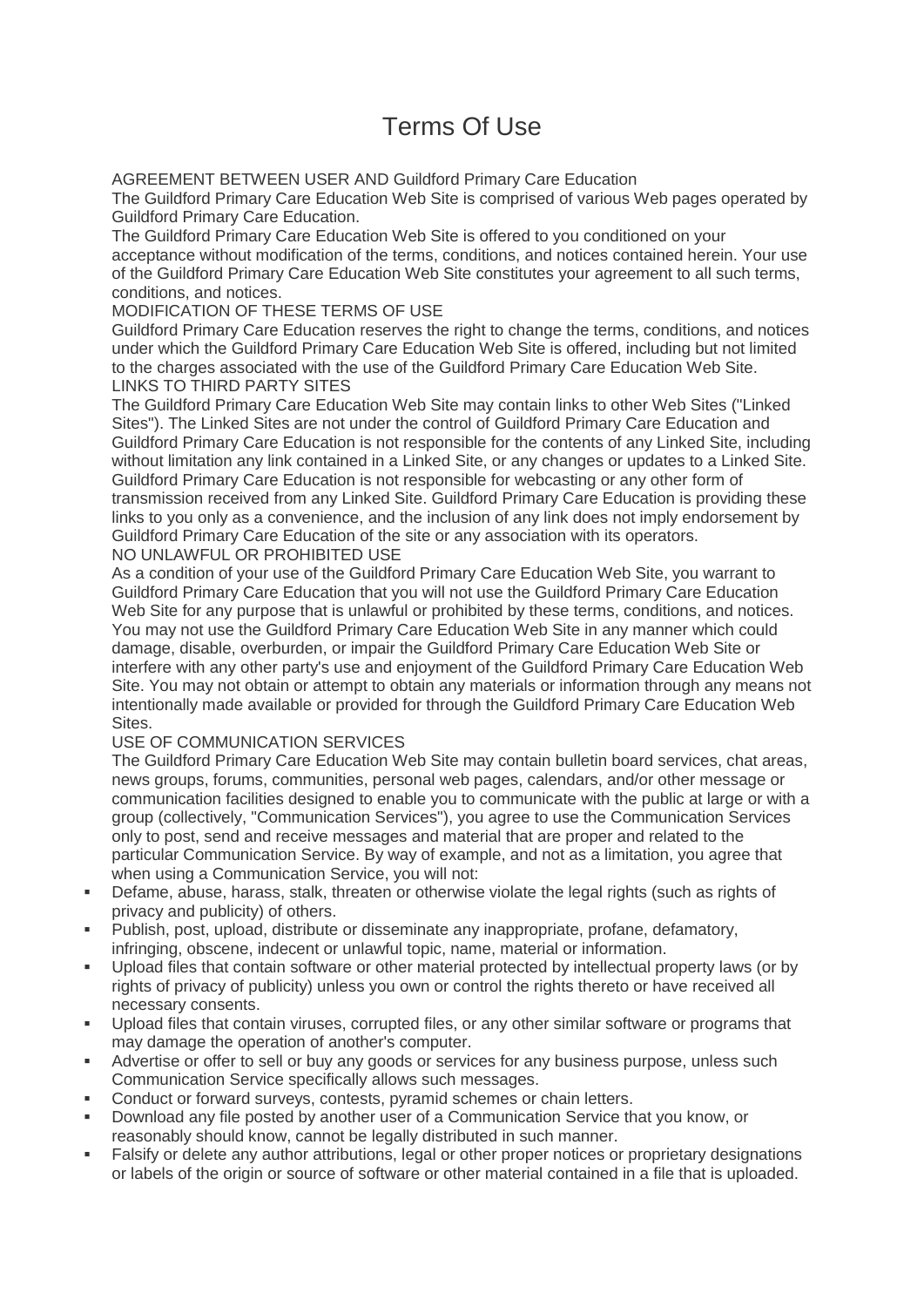- Restrict or inhibit any other user from using and enjoying the Communication Services.
- Violate any code of conduct or other guidelines which may be applicable for any particular Communication Service.
- Harvest or otherwise collect information about others, including e-mail addresses, without their consent.
- Violate any applicable laws or regulations.

Guildford Primary Care Education has no obligation to monitor the Communication Services. However, Guildford Primary Care Education reserves the right to review materials posted to a Communication Service and to remove any materials in its sole discretion. Guildford Primary Care Education reserves the right to terminate your access to any or all of the Communication Services at any time without notice for any reason whatsoever.

Guildford Primary Care Education reserves the right at all times to disclose any information as necessary to satisfy any applicable law, regulation, legal process or governmental request, or to edit, refuse to post or to remove any information or materials, in whole or in part, in Guildford Primary Care Education's sole discretion.

Always use caution when giving out any personally identifying information about yourself or your children in any Communication Service. Guildford Primary Care Education does not control or endorse the content, messages or information found in any Communication Service and, therefore, Guildford Primary Care Education specifically disclaims any liability with regard to the Communication Services and any actions resulting from your participation in any Communication Service. Managers and hosts are not authorized Guildford Primary Care Education spokespersons, and their views do not necessarily reflect those of Guildford Primary Care Education.

Materials uploaded to a Communication Service may be subject to posted limitations on usage, reproduction and/or dissemination. You are responsible for adhering to such limitations if you download the materials.

MATERIALS PROVIDED TO Guildford Primary Care Education OR POSTED AT ANY Guildford Primary Care Education WEB SITE

Guildford Primary Care Education does not claim ownership of the materials you provide to Guildford Primary Care Education (including feedback and suggestions) or post, upload, input or submit to any Guildford Primary Care Education Web Site or its associated services (collectively "Submissions"). However, by posting, uploading, inputting, providing or submitting your Submission you are granting Guildford Primary Care Education, its affiliated companies and necessary sublicensees permission to use your Submission in connection with the operation of their Internet businesses including, without limitation, the rights to: copy, distribute, transmit, publicly display, publicly perform, reproduce, edit, translate and reformat your Submission; and to publish your name in connection with your Submission.

No compensation will be paid with respect to the use of your Submission, as provided herein. Guildford Primary Care Education is under no obligation to post or use any Submission you may provide and may remove any Submission at any time in Guildford Primary Care Education's sole discretion.

By posting, uploading, inputting, providing or submitting your Submission you warrant and represent that you own or otherwise control all of the rights to your Submission as described in this section including, without limitation, all the rights necessary for you to provide, post, upload, input or submit the Submissions.

## LIABILITY DISCLAIMER

THE INFORMATION, SOFTWARE, PRODUCTS, AND SERVICES INCLUDED IN OR AVAILABLE THROUGH THE Guildford Primary Care Education WEB SITE MAY INCLUDE INACCURACIES OR TYPOGRAPHICAL ERRORS. CHANGES ARE PERIODICALLY ADDED TO THE INFORMATION HEREIN. Guildford Primary Care Education AND/OR ITS SUPPLIERS MAY MAKE IMPROVEMENTS AND/OR CHANGES IN THE Guildford Primary Care Education WEB SITE AT ANY TIME. ADVICE RECEIVED VIA THE Guildford Primary Care Education WEB SITE SHOULD NOT BE RELIED UPON FOR PERSONAL, MEDICAL, LEGAL OR FINANCIAL DECISIONS AND YOU SHOULD CONSULT AN APPROPRIATE PROFESSIONAL FOR SPECIFIC ADVICE TAILORED TO YOUR SITUATION.

Guildford Primary Care Education AND/OR ITS SUPPLIERS MAKE NO REPRESENTATIONS ABOUT THE SUITABILITY, RELIABILITY, AVAILABILITY, TIMELINESS, AND ACCURACY OF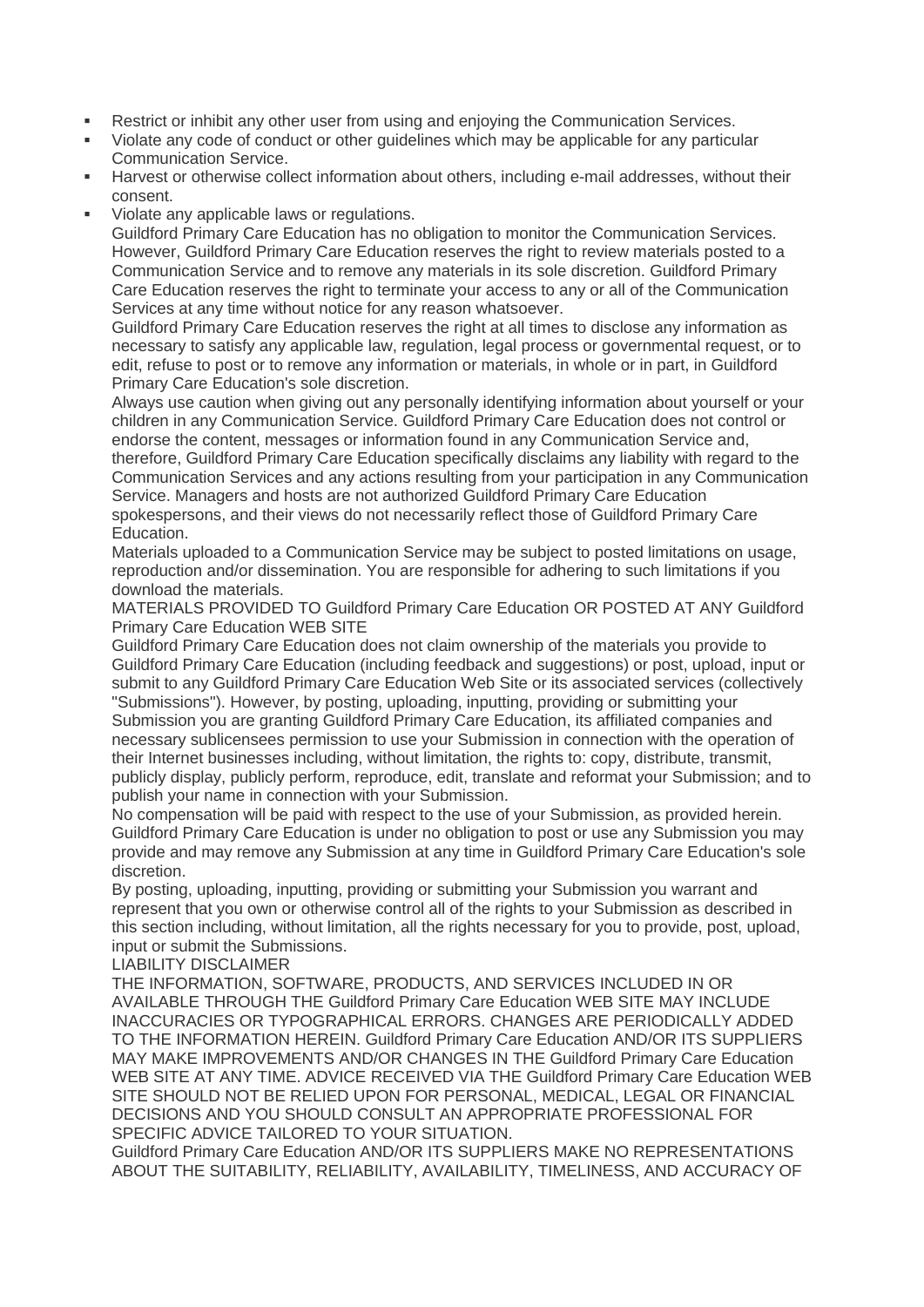THE INFORMATION, SOFTWARE, PRODUCTS, SERVICES AND RELATED GRAPHICS CONTAINED ON THE Guildford Primary Care Education WEB SITE FOR ANY PURPOSE. TO THE MAXIMUM EXTENT PERMITTED BY APPLICABLE LAW, ALL SUCH INFORMATION, SOFTWARE, PRODUCTS, SERVICES AND RELATED GRAPHICS ARE PROVIDED "AS IS" WITHOUT WARRANTY OR CONDITION OF ANY KIND. Guildford Primary Care Education AND/OR ITS SUPPLIERS HEREBY DISCLAIM ALL WARRANTIES AND CONDITIONS WITH REGARD TO THIS INFORMATION, SOFTWARE, PRODUCTS, SERVICES AND RELATED GRAPHICS, INCLUDING ALL IMPLIED WARRANTIES OR CONDITIONS OF MERCHANTABILITY, FITNESS FOR A PARTICULAR PURPOSE, TITLE AND NON-INFRINGEMENT.

TO THE MAXIMUM EXTENT PERMITTED BY APPLICABLE LAW, IN NO EVENT SHALL Guildford Primary Care Education AND/OR ITS SUPPLIERS BE LIABLE FOR ANY DIRECT, INDIRECT, PUNITIVE, INCIDENTAL, SPECIAL, CONSEQUENTIAL DAMAGES OR ANY DAMAGES WHATSOEVER INCLUDING, WITHOUT LIMITATION, DAMAGES FOR LOSS OF USE, DATA OR PROFITS, ARISING OUT OF OR IN ANY WAY CONNECTED WITH THE USE OR PERFORMANCE OF THE Guildford Primary Care Education WEB SITE, WITH THE DELAY OR INABILITY TO USE THE Guildford Primary Care Education WEB SITE OR RELATED SERVICES, THE PROVISION OF OR FAILURE TO PROVIDE SERVICES, OR FOR ANY INFORMATION, SOFTWARE, PRODUCTS, SERVICES AND RELATED GRAPHICS OBTAINED THROUGH THE Guildford Primary Care Education WEB SITE, OR OTHERWISE ARISING OUT OF THE USE OF THE Guildford Primary Care Education WEB SITE, WHETHER BASED ON CONTRACT, TORT, NEGLIGENCE, STRICT LIABILITY OR OTHERWISE, EVEN IF Guildford Primary Care Education OR ANY OF ITS SUPPLIERS HAS BEEN ADVISED OF THE POSSIBILITY OF DAMAGES. BECAUSE SOME STATES/JURISDICTIONS DO NOT ALLOW THE EXCLUSION OR LIMITATION OF LIABILITY FOR CONSEQUENTIAL OR INCIDENTAL DAMAGES, THE ABOVE LIMITATION MAY NOT APPLY TO YOU. IF YOU ARE DISSATISFIED WITH ANY PORTION OF THE Guildford Primary Care Education WEB SITE, OR WITH ANY OF THESE TERMS OF USE, YOUR SOLE AND EXCLUSIVE REMEDY IS TO DISCONTINUE USING THE Guildford Primary Care Education WEB SITE.

SERVICE CONTACT : andy100@blueteq.com

TERMINATION/ACCESS RESTRICTION

Guildford Primary Care Education reserves the right, in its sole discretion, to terminate your access to the Guildford Primary Care Education Web Site and the related services or any portion thereof at any time, without notice. GENERAL To the maximum extent permitted by law, this agreement is governed by the laws of the State of Washington, U.S.A. and you hereby consent to the exclusive jurisdiction and venue of courts in San Mateo County, California, U.S.A. in all disputes arising out of or relating to the use of the Guildford Primary Care Education Web Site. Use of the Guildford Primary Care Education Web Site is unauthorized in any jurisdiction that does not give effect to all provisions of these terms and conditions, including without limitation this paragraph. You agree that no joint venture, partnership, employment, or agency relationship exists between you and Guildford Primary Care Education as a result of this agreement or use of the Guildford Primary Care Education Web Site. Guildford Primary Care Education's performance of this agreement is subject to existing laws and legal process, and nothing contained in this agreement is in derogation of Guildford Primary Care Education's right to comply with governmental, court and law enforcement requests or requirements relating to your use of the Guildford Primary Care Education Web Site or information provided to or gathered by Guildford Primary Care Education with respect to such use. If any part of this agreement is determined to be invalid or unenforceable pursuant to applicable law including, but not limited to, the warranty disclaimers and liability limitations set forth above, then the invalid or unenforceable provision will be deemed superseded by a valid, enforceable provision that most closely matches the intent of the original provision and the remainder of the agreement shall continue in effect. Unless otherwise specified herein, this agreement constitutes the entire agreement between the user and Guildford Primary Care Education with respect to the Guildford Primary Care Education Web Site and it supersedes all prior or contemporaneous communications and proposals, whether electronic, oral or written, between the user and Guildford Primary Care Education with respect to the Guildford Primary Care Education Web Site. A printed version of this agreement and of any notice given in electronic form shall be admissible in judicial or administrative